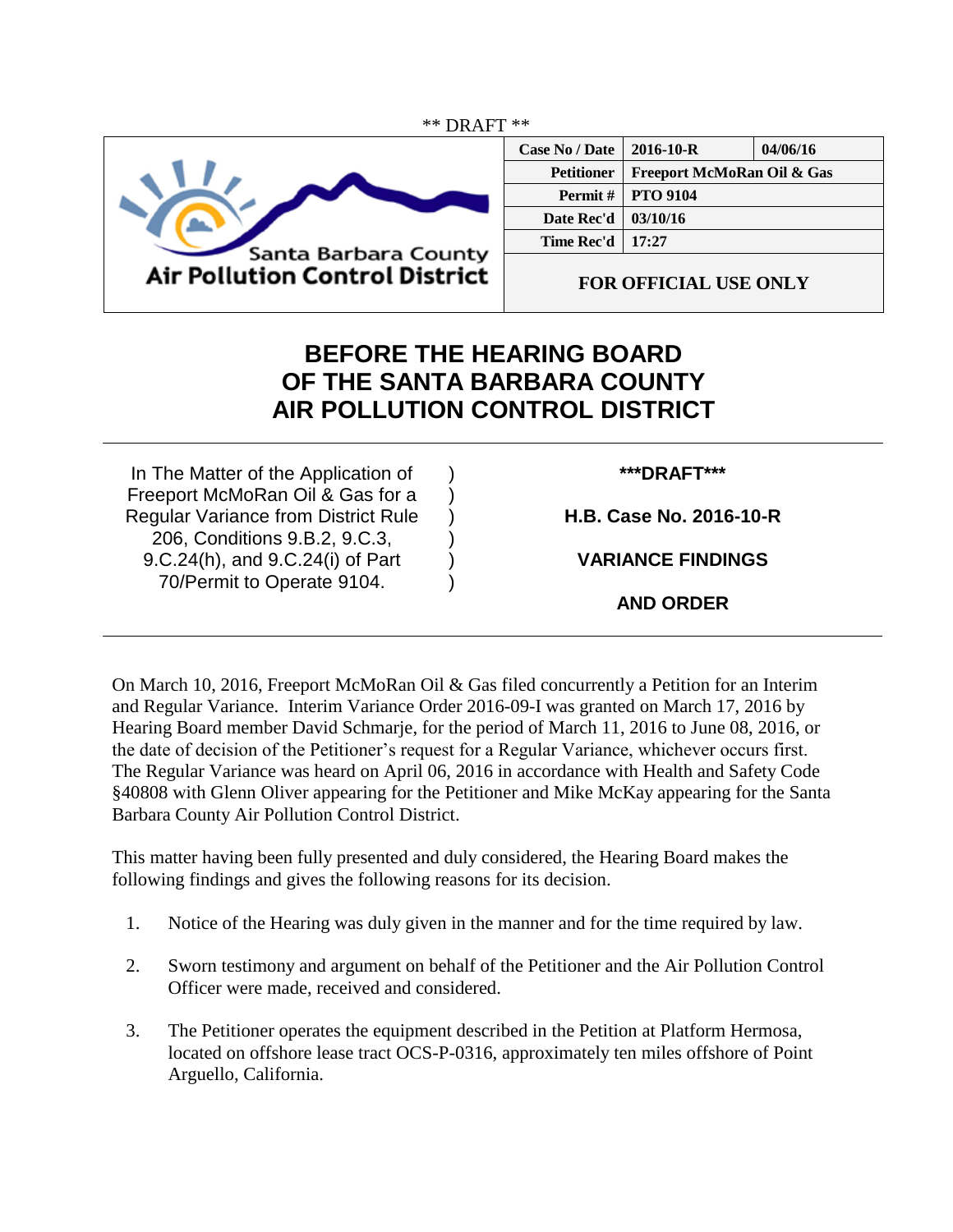| SANTA BARBARA COUNTY APCD           | CASE: 2016-10-R |
|-------------------------------------|-----------------|
| <b>HEARING BOARD VARIANCE ORDER</b> | DATE: 04/06/16  |

- 4. Freeport McMoRan Oil & Gas (FMOG) is the holder of Permit to Operate 9104-R4. This permit authorizes the operation of the equipment and processes located on Platform Hermosa (Hermosa), which is part of the Point Arguello Project Stationary Source.
- 5. As a result of the Plains All American Pipeline (AAPL) Line 901 failure on May 19, 2015, and subsequent shutdown of Line 903, FMOG has experienced facility impacts. Due to these impacts, Hermosa is temporarily ceasing operations. Preservation plans for Hermosa are in progress and the facility is being placed in a standby and suspended status with operating staff reduced to a minimum safe level; at times this may be an un-manned condition. Although it is unclear when the restart of the Petitioners facility may occur, it is anticipated that all of the equipment will eventually be operated again.
- 6. There will be excess emissions related to the granting of this variance from the flaring of well casing gas. Hermosa will likely exceed the quarterly planned flaring limit of 1.43MMscf as well as the quarterly average H2S concentration for planned flaring. The Petitioner has requested variance relief from these emission limits in order to allow safe preparation for a potential long term shutdown.
- 7. Without variance coverage, the Petitioner would be in violation of District Rule 206, Conditions 9.B.2, 9.C.3, 9.C.24(h), and 9.C.24(i) of Part 70/Permit to Operate 9104.
- 8. Due to conditions beyond the reasonable control of the Petitioner, compliance would result in an arbitrary or unreasonable taking of property as the pipeline closure is outside of the Petitioner's control.
- 9. Closing or taking would be without a corresponding benefit in reducing air contaminants as excess emissions resulting from the granting of this Variance are directly related to the potential long term shutdown of the facility.
- 10. The Petitioner has curtailed operations in that the entire facility is shut in and will continue to remain shut in until a compliant method of oil shipment is established.
- 11. The excess emissions related to the granting of this variance shall be minimized to the maximum extent feasible while preparing the facility for a potential long term shutdown.
- 12. The Petitioner will monitor the dates, hours, and all emissions, if any, related to the granting of this Variance.
- 13. A nuisance as defined in District Rule 303 is not expected to occur as a result of this variance and continued operation is not likely to create an immediate threat or hazard to public health or safety.
- 14. The District staff supports the Petition as conditioned below.